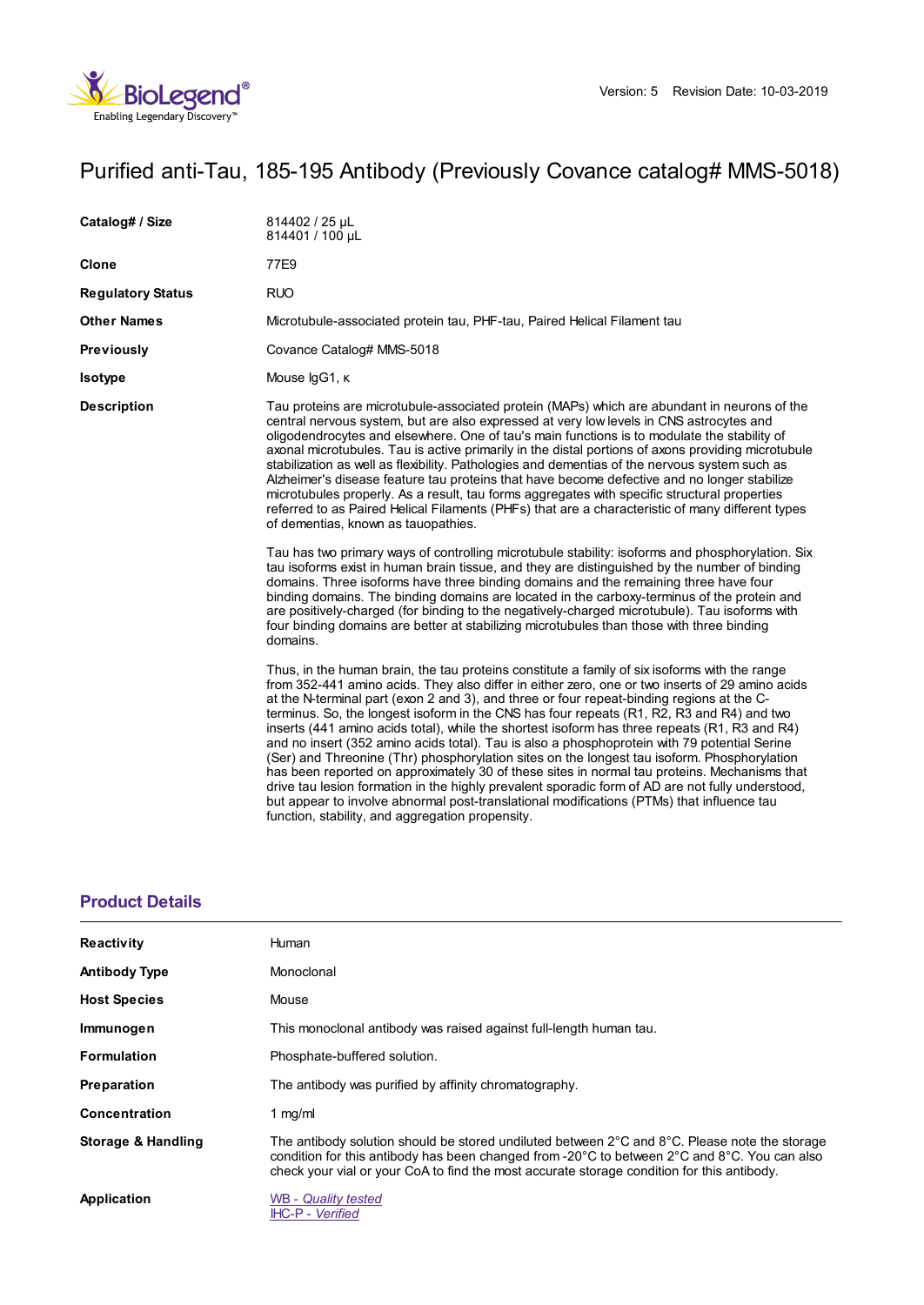| <b>Recommended Usage</b> | Each lot of this antibody is quality control tested by Western blotting. For Western blotting, the<br>suggested use of this reagent is 1.0 - 10 µg per ml. For immunohistochemistry on formalin-fixed<br>paraffin-embedded tissue sections, a concentration range of 0.5 - 1.0 µg/ml is suggested. It is<br>recommended that the reagent be titrated for optimal performance for each application. |
|--------------------------|----------------------------------------------------------------------------------------------------------------------------------------------------------------------------------------------------------------------------------------------------------------------------------------------------------------------------------------------------------------------------------------------------|
| <b>Application Notes</b> | BioLegend is the Exclusive Provider of this Antibody Product                                                                                                                                                                                                                                                                                                                                       |
| <b>Product Citations</b> | 1. Vos A, et al. 2015. Alzheimers Dement. 11: 1461-1469. PubMed                                                                                                                                                                                                                                                                                                                                    |
| <b>RRID</b>              | AB_2715845 (BioLegend Cat. No. 814402)<br>AB 2564783 (BioLegend Cat. No. 814401)                                                                                                                                                                                                                                                                                                                   |

## **[Antigen](https://www.biolegend.com/nl-nl/products/purified-anti-tau-185-195-antibody-10889?pdf=true&displayInline=true&leftRightMargin=15&topBottomMargin=15&filename=Purified anti-Tau, 185-195 Antibody.pdf#antigenDetails) Details**

| <b>Biology Area</b>     | Cell Biology, Neurodegeneration, Neuroscience, Protein Misfolding and Aggregation |
|-------------------------|-----------------------------------------------------------------------------------|
| <b>Molecular Family</b> | Tau                                                                               |
| Gene ID                 | 4137                                                                              |

## **Related [Protocols](https://www.biolegend.com/nl-nl/products/purified-anti-tau-185-195-antibody-10889?pdf=true&displayInline=true&leftRightMargin=15&topBottomMargin=15&filename=Purified anti-Tau, 185-195 Antibody.pdf#productRelatedProtocols)**

[Western](https://www.biolegend.com/protocols/western-blotting-protocol/4269/) Blotting Protocol

#### **Other [Formats](https://www.biolegend.com/nl-nl/products/purified-anti-tau-185-195-antibody-10889?pdf=true&displayInline=true&leftRightMargin=15&topBottomMargin=15&filename=Purified anti-Tau, 185-195 Antibody.pdf#productOtherFormats)**

Purified anti-Tau, 185-195

#### **Product Data**



Western blot of purified anti-Tau, 185- 195 antibody (clone 77E9). Lane 1: Molecular weight marker; Lane 2: 5 µl of recombinant human Tau protein ladder; Lane 3: 20 µg of normal human brain lysate; Lane 4: 20 µg of human Alzheimer's disease brain lysate. The blot was incubated with 1 µg/mL of the primary antibody overnight at 4°C, followed by incubation with HRP labeled goat anti-mouse IgG (Cat. No. 405306). Enhanced chemiluminescence was used as the detection system.